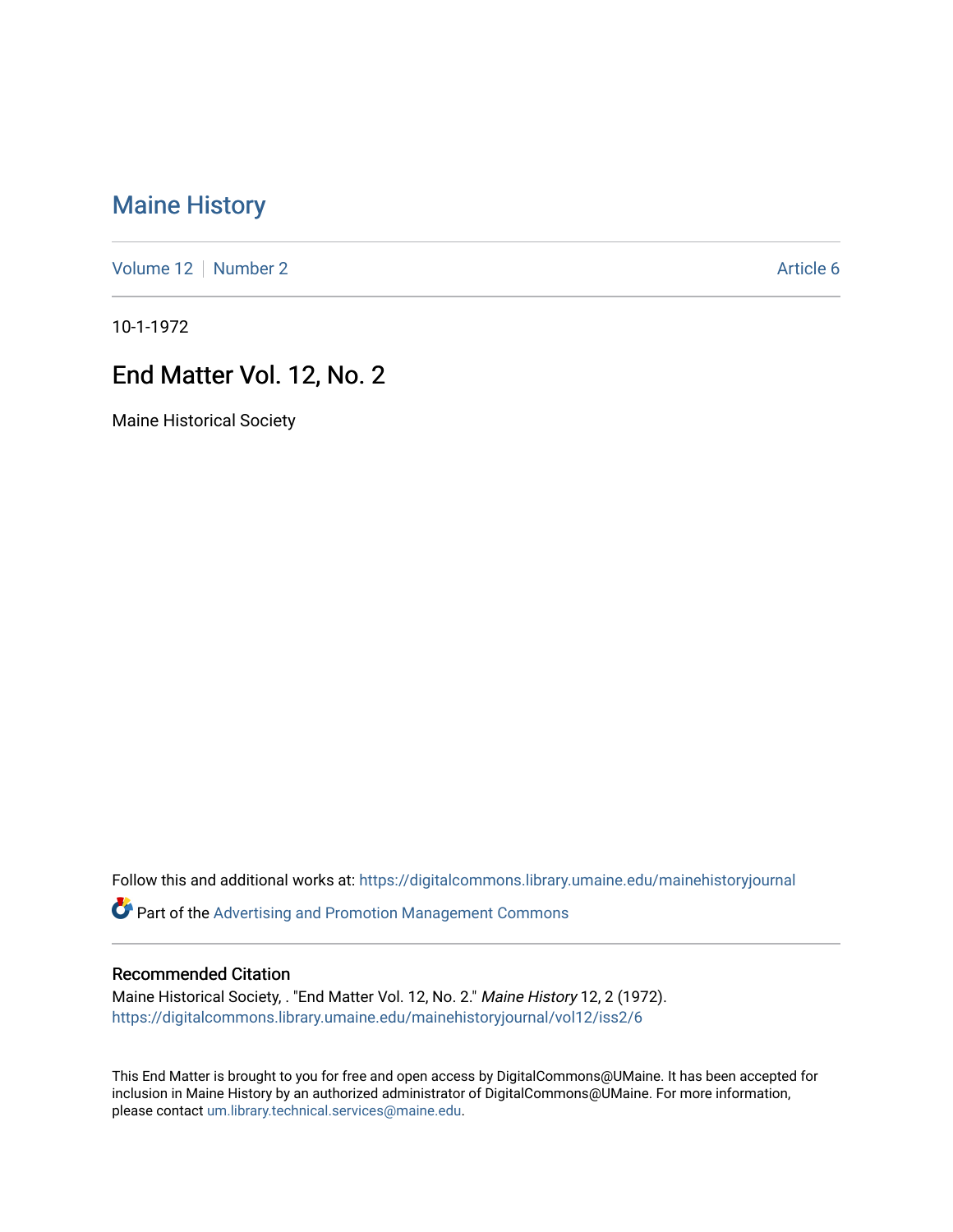#### *JUST PUBLISHED*

```
Genealogical Dictionary of Maine and Hew Hampshire
```
By Sybil Noyes, Charles T. Libby and Walter G. Davis <sup>5</sup> parts in 1. 795 pages, cloth. (1928-39) Reprinted Baltimore, 1972 \$15-00

An indispensable reference work offering extensive biographical and genealogical data on every family established in Maine and New Hampshire before 1699.

*Maine Wills. 1640-1760*

By William M. Sargent 953 pages, indexed, cloth. (1887) Reprinted Baltimore, 1972 \$22.50

Verbatim transcript of the  $471$  earliest recorded wills, containing data on several thousand individuals.

ORDER DIRECTLY FROM

*Genealogical Publishing Co. 521-52S St. Paul Place Baltimore. Maryland 21202*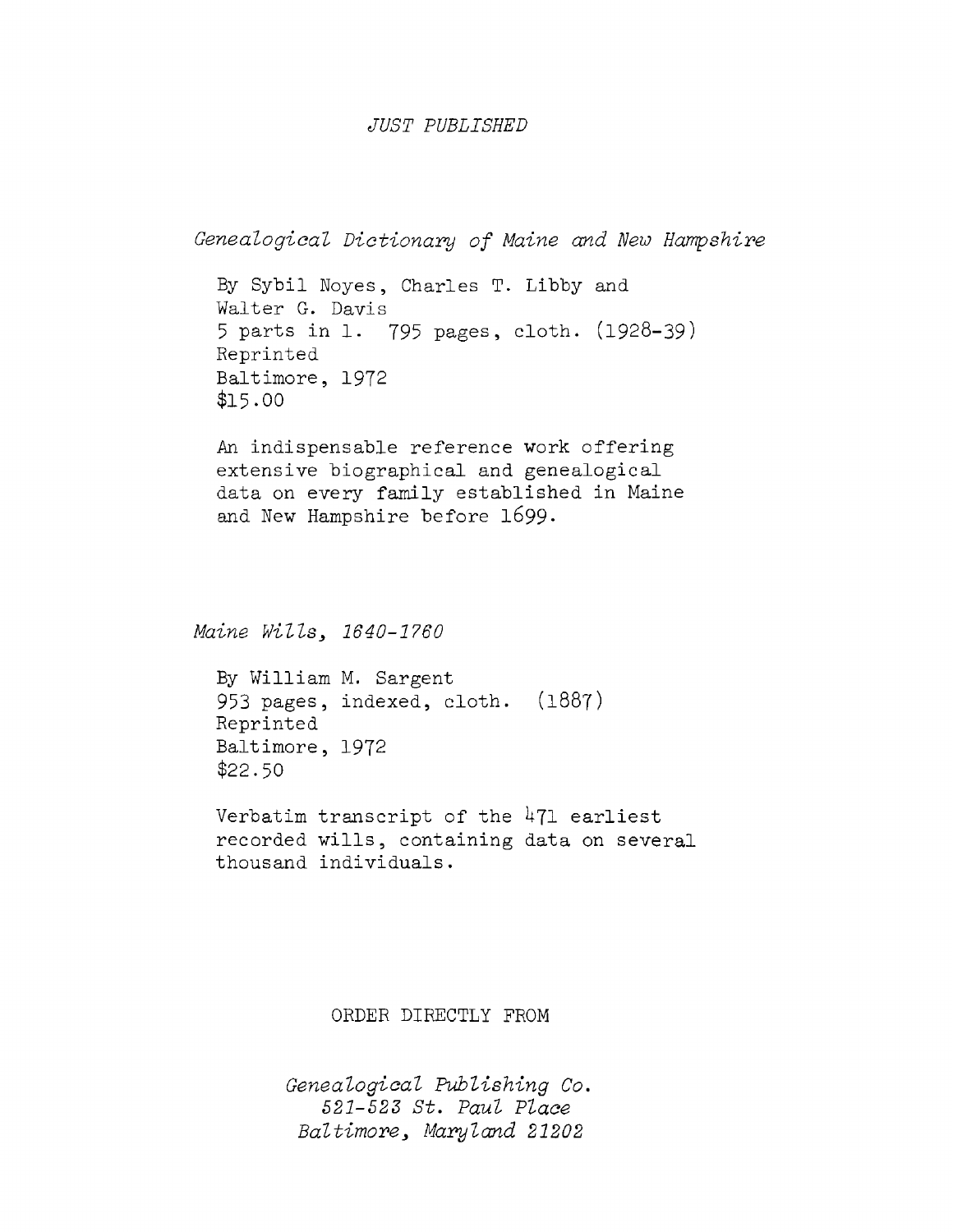*AVAILABLE NOW FROM YOUR BOOKSTORE:*

*The History of Portland: from <sup>1632</sup> to <sup>1864</sup>*

By William Willis A Facsimile of the Second Revised Edition With a New Introduction by Gerald Morris Complete with Maps \$27.50

*The Penobsoot Man*

By Fannie Hardy Eckstorm A Facsimile of the 1924 Edition With a New Introduction by Edward D. Ives \$7-95

*The New Hampshire Publishing Company One Market Street Somersworth*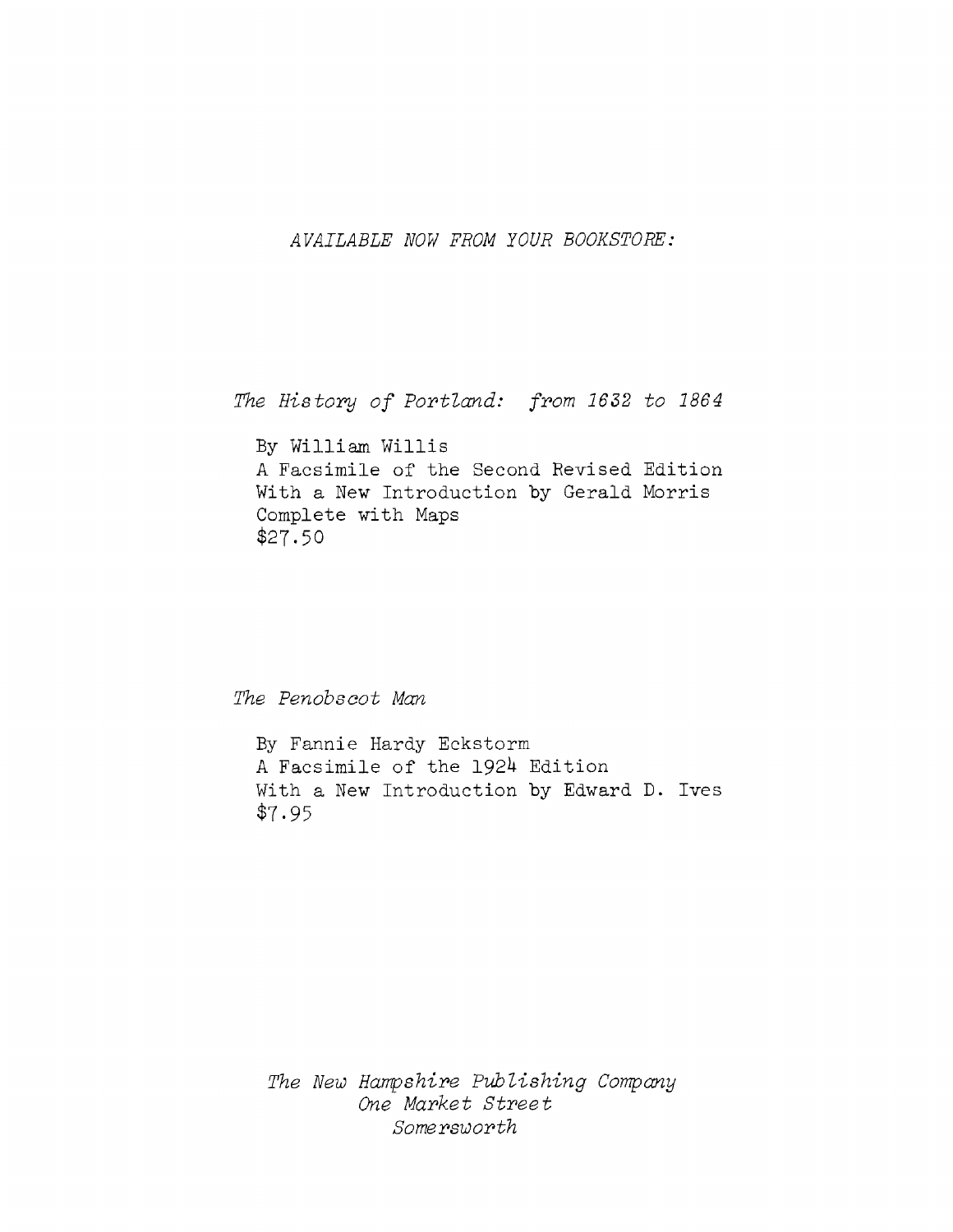*Greater Portland Landmarks^ Inc. proudly presents*

a Definitive Statement

on the

Historical, Architectural and Environmental Quality of the Portland Peninsula

in its first edition of

*"PORTLAND"*

Edited and designed by Martin Dibner

Introduction by Walter Muir Whitehill

Text by Patricia Pancoast and Josephine Detmer

Photographs by Nicholas Dean

Directed by Jane Smith Moody

Soft bound edition (\$6.95) is available in bookstores and from the publisher. Hard bound edition (\$15-00) and limited numbered collector'<sup>s</sup> edition (\$25-00) are available from the publisher only.

> *Greater Portland Landmarks Inc. Station <sup>A</sup> Box 4197 Portland^ Maine 04111*